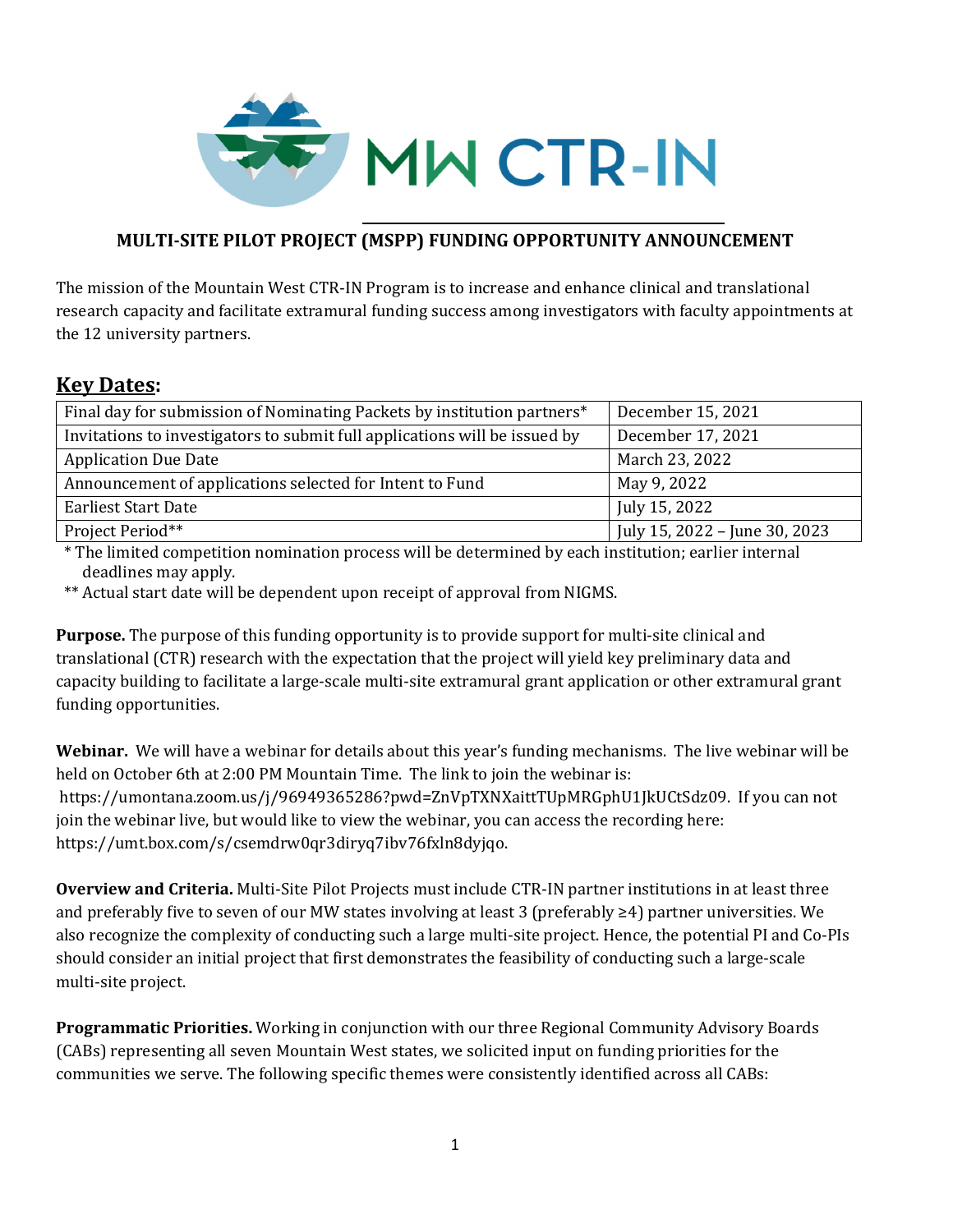- Childhood obesity and metabolic conditions including diabetes and other related factors of food security, food sovereignty, and healthy food access.
- Opioid and other substance abuse, mental health / suicide prevention and psycho-social trauma.
- COVID-19, including impacts to healthcare access, associated influences on mental health, and disproportionate impacts to vulnerable populations.

We recognize that the above areas of research do not capture all important health priorities in all of the communities that we serve or that the CABs identified, and our funding determinations are **not** limited to these above topics. We also anticipate that these programmatic priorities will be revised and updated in forthcoming years as we continue to receive input from our regional stakeholders. All applications will undergo the same scientific merit review per standard NIH procedures, regardless of the topic area.

**Principal Investigator (PI) Eligibility.** The PI must 1) have a faculty-level appointment with a minimum of 0.5 FTE support at a participating CTR-IN Institution, and 2) must be eligible to submit extramural grant applications from their institution as a PI. The PI must devote at least 20% effort (2.4 person months) to the Pilot Grant project. Prior CTR-IN awardees are eligible to apply, but they must be in good standing (i.e., submission of requested progress reports and updates). Per IDeA program policy, an awardee may not concurrently receive funding for their research program through other IDeA mechanisms (e.g., CTR, COBRE or INBRE).

**Direct Cost:** Direct costs are \$90,000 to \$150,000, although justification for higher direct costs will be considered depending on the number of states and institutions involved. UNLV will administer separate subawards for each collaborating site.

**Awardee Obligations.** The investigator team will be expected to work with the CTR-IN programmatic Cores [e.g., Professional Development (PD), Community Engagement and Outreach (CEO), and Biostatistics, Epidemiology, Research & Design (BERD)] that will provide mentorship and guidance on multi-site clinical study design, biostatistics, community engagement and outreach, grant writing and identification of extramural funding opportunities. In particular, the investigator team should utilize support of the multisite data coordination offered at the University of New Mexico Health Science Center through the BERD Core for funded multi-site pilot projects.

## **APPLICATION PROCESS**

## **STEP ONE** – Limited competition nomination of applicants from eligible institutions:

Applications for the Lead Site of a Multi-Site Project must be nominated by their institution and subsequently invited by MW CTR-IN Program to submit a full application. Potential applicants must contact their local MW CTR-IN Concierge and / or Vice President for Research (VPR) Office for instructions on the internal nominating process. Each partner institution may nominate up to one application as Lead Institution, but institutions can be collaborating sites on multiple proposals.

Nominating Packets forwarded to CTR-IN must include the following for each applicant:

- An NIH format Biographical Sketch for the proposed Lead PI.
- An NIH format "Other Support" document for the proposed PI.
- A summary of the proposed research strategy of not more than two pages with sufficient detail to establish that the research is clinical or translational.
- The list of collaborating partner sites and corresponding Site Leads.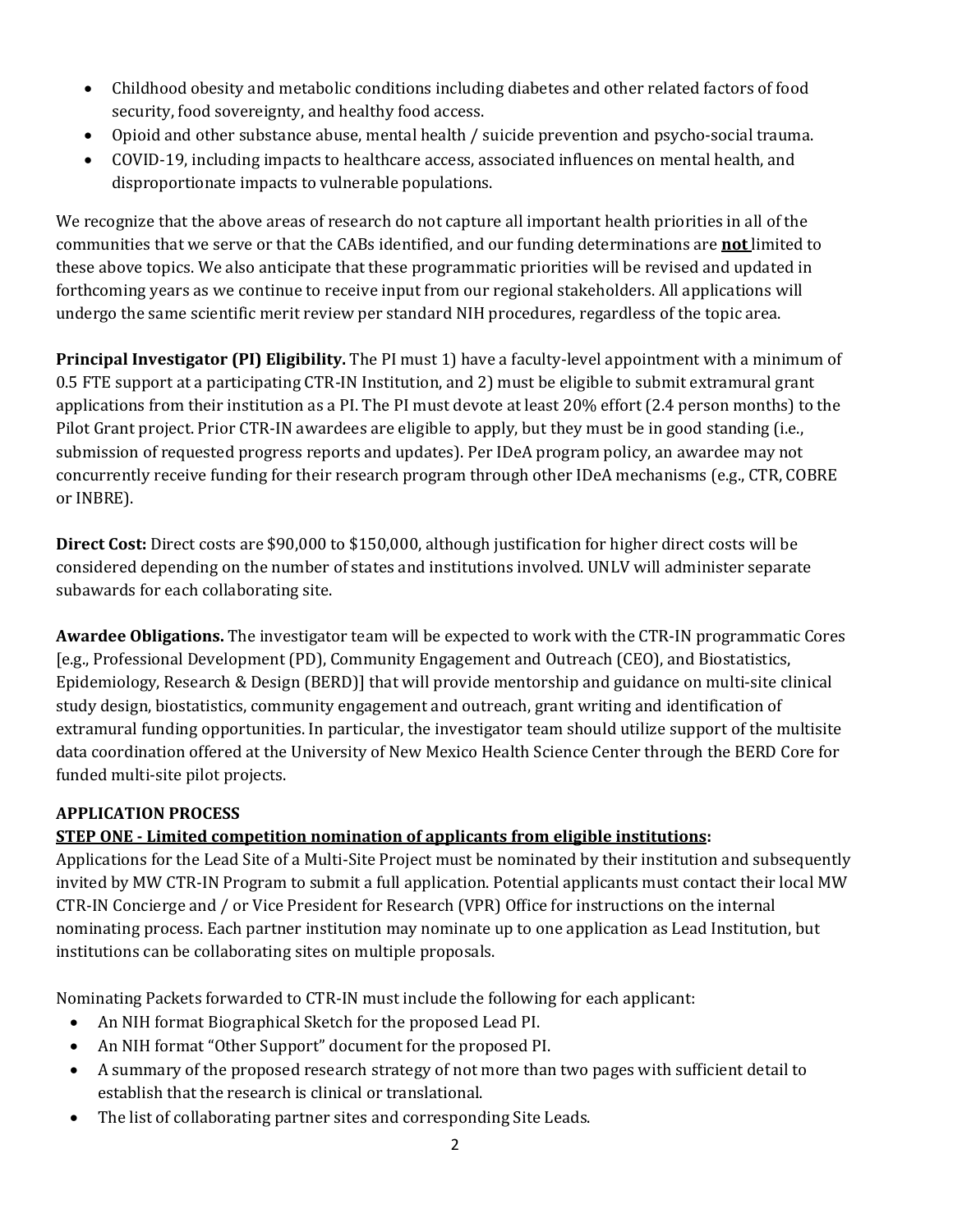**STEP TWO** - Invitation to submit pilot grant application: Nominating Packets will undergo administrative review by MW CTR-IN Program to ensure that they are responsive to the respective funding opportunity. OSP representatives will be notified of any nominations that are found to be non-responsive. A Nominating Packet that is determined to be non-responsive may be replaced with another while the Nomination phase is open. *Thus, early submission of Nominating Packets is encouraged* in order to allow adequate time to prepare a replacement nomination when necessary. Applicants with approved Nominating Packets will be invited to submit a full application.

**STEP THREE** – **Full application:** Detailed application instructions will be provided to applicants that are invited to submit full applications. At that time, applicants will also automatically have "tickets" generated to their biostatistical, community engagement and outreach, development team members from the CTR-IN Program. With respect to preparing research strategy and budgets, the following requirements will apply:

- Cover page- use PHS Form Page 1 (for each site)
- Project Summary Form Page 2 (for each site)
- Specific Aims  $-1$  page
- Research Strategy 6 pages. Note: in addition to Significance, Innovation and Approach sections, the Research Strategy should include timeline, interim milestones, approach for coordinating across multiple sites and plans for developing and submitting a subsequent extramural grant application. Of particular importance is describing the benefit of a multi-site collaboration for achieving the team's long-term goals. Please note that the project must include data gathering from human subjects at each site.
- Budget details- PHS Form Page 4
	- $\circ$  Facilities and Administration Costs are limited to the federal/NIH de minimus rate of 10%.
	- o All expenses must be allowable under NIH guidelines.
	- $\circ$  Travel expenses are allowed, including expenses for conducting field work as part of the project, or accessing experts or other resources such as meeting with a formal mentor. Budgets must include costs for the Lead PI to attend the CTR-IN Annual Meeting in Las Vegas. Travel expenses may be requested for the PI to present this work at one national or regional meeting, providing the meeting date is within the project period and far enough into the project for data to be available.
	- o Subcontracts to institutions located in non-IDeA states are not allowable. However, services provided in non-IDeA states can be purchased on a fee-for-service basis.
- Human Subjects Forms F
- IRB approval for all sites, or Collaborating Site only if utilizing an inter-institution reliance agreement, must be included with application. If the IRB approval is not obtained by May 4th, the application will not be considered for funding -- regardless of the Overall Impact Score.
- Other Support for PI
- If the PI has received prior MW CTR-IN funding, include a 1-page summary of the results of that funding.